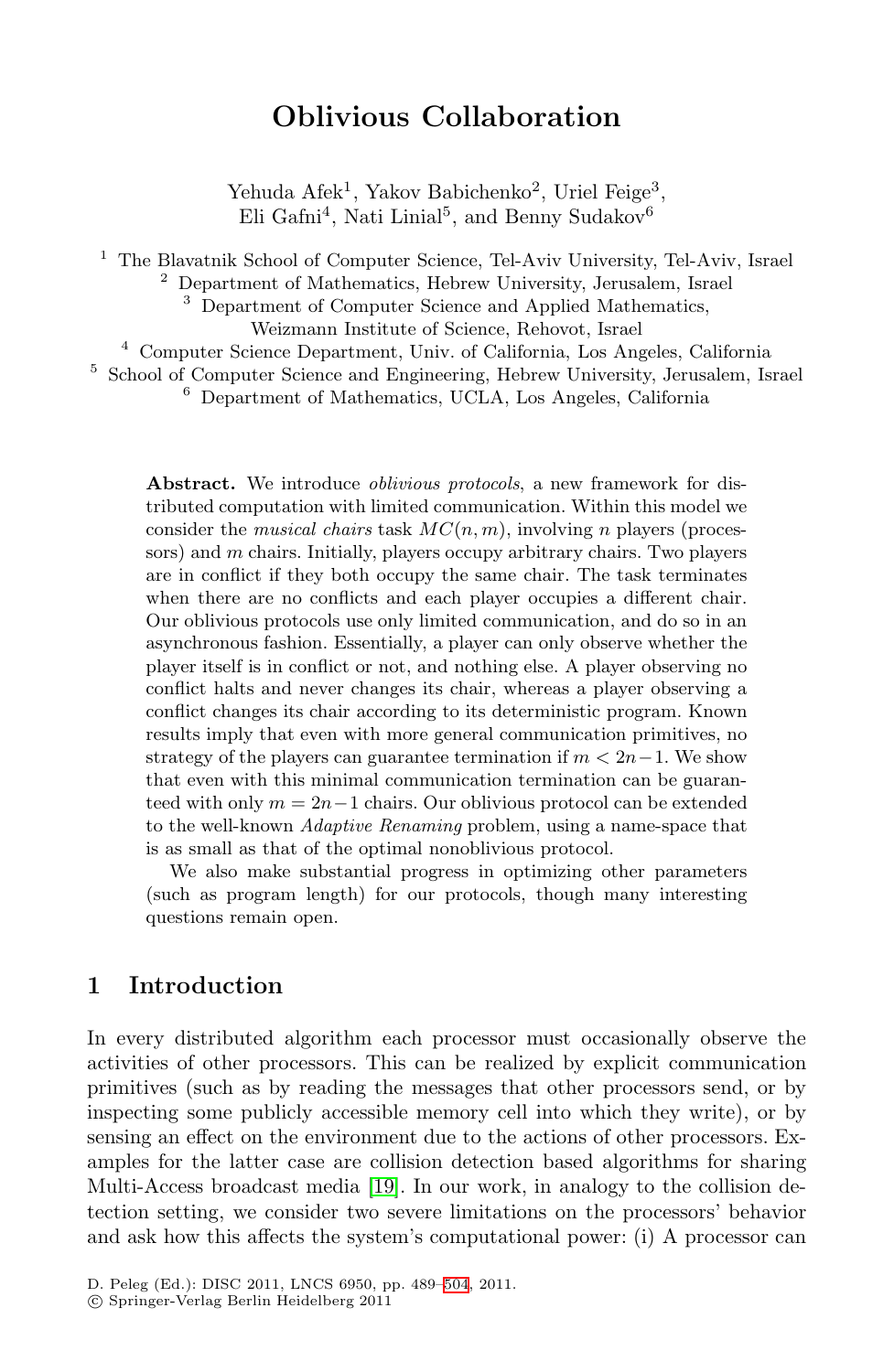only post a proposal for its own output, (ii) Each processor is "blindfolded" and is on[ly](#page-14-0) occasionally provided with the least possible amount of information, namely a single bit that indicates whether its current state is "good" or "bad". Here "bad/good" stands for whether or not this state conflicts with the globalstate desired by the processor. Moreover, we also impose the requirement that algorithms are deterministic (use no randomization). This new minimalist model, properly defined, is called the *oblivious model*. This model might appear to be significantly weaker than other (deterministic) models studied in distributed computing. Yet, we show that two variants of the renaming problem, *adaptive renaming* (AR) (defined in [2]) and *musical chairs* (MC) (introduced in here) can be solved optimally within the oblivious model. Furthermore, we discuss the efficiency of oblivious solutions to these problems and the relations between the oblivious model and the wait-free asynchronous shared memory model with only reads and writes.

The current paper defines the oblivious model in general, but presents results only for the tasks MC and AR, and only with the collision predicate (which is natural for these tasks). We believe that the study of other tasks within the oblivious model can lead to additional interesting insights about the role of communication in distributed computing, though this is left to future work.

The *oblivious* model limits the operations available to individual processors. We find it convenient to model these limitations via a fictitious oracle. Associated with every state of a participating processor is a proposed output, though there could be several different states with the same proposed output. The state at which a processor halts thus defines its final output. The only way a processor can sense its environment is by querying the oracle about a single predicate on the current vector of outputs of the processors. Based on the single bit answer the processor needs to either halt with its current output, or proceed with its computation and propose a new output. But how can a processor's computation proceed? It has no information about the state of other processors (beyond the one bit that tells it that it must proceed), and we are forbidding randomization. Consequently, a processor's proposed output can depend only on its current state, and therefore the sequence of states that processor  $p_i$  traverses is simply an infinite word  $\pi_i$  over the alphabet of possible outputs. Upon receiving a negative answer from the oracle, processor  $p_i$  in state  $\pi_i[k]$  moves to state  $\pi_i[k+1]$ . Given the definition of a computational task, it is up to the programmer to design the words  $\pi_i$  and the query that each processor poses to the oracle under which that task is always realized properly. Our only assumption is that the oracle correctly answers the queries, and a processor eventually halts/proceeds to the next state in his word upon a bad/good response from the oracle.

The *Musical Chairs*,  $MC(n, m)$  task involves n *processors*  $p_1, \ldots, p_n$  and, m *chairs* numbered  $1, \ldots, m$ . Each processor  $p_i$  starts in an arbitrary chair, dictated by the input. If the input chairs are all different, all processors are good and the input is the output. Otherwise, the task calls for each processor to capture a chair that differs from the chair captured by any other processor.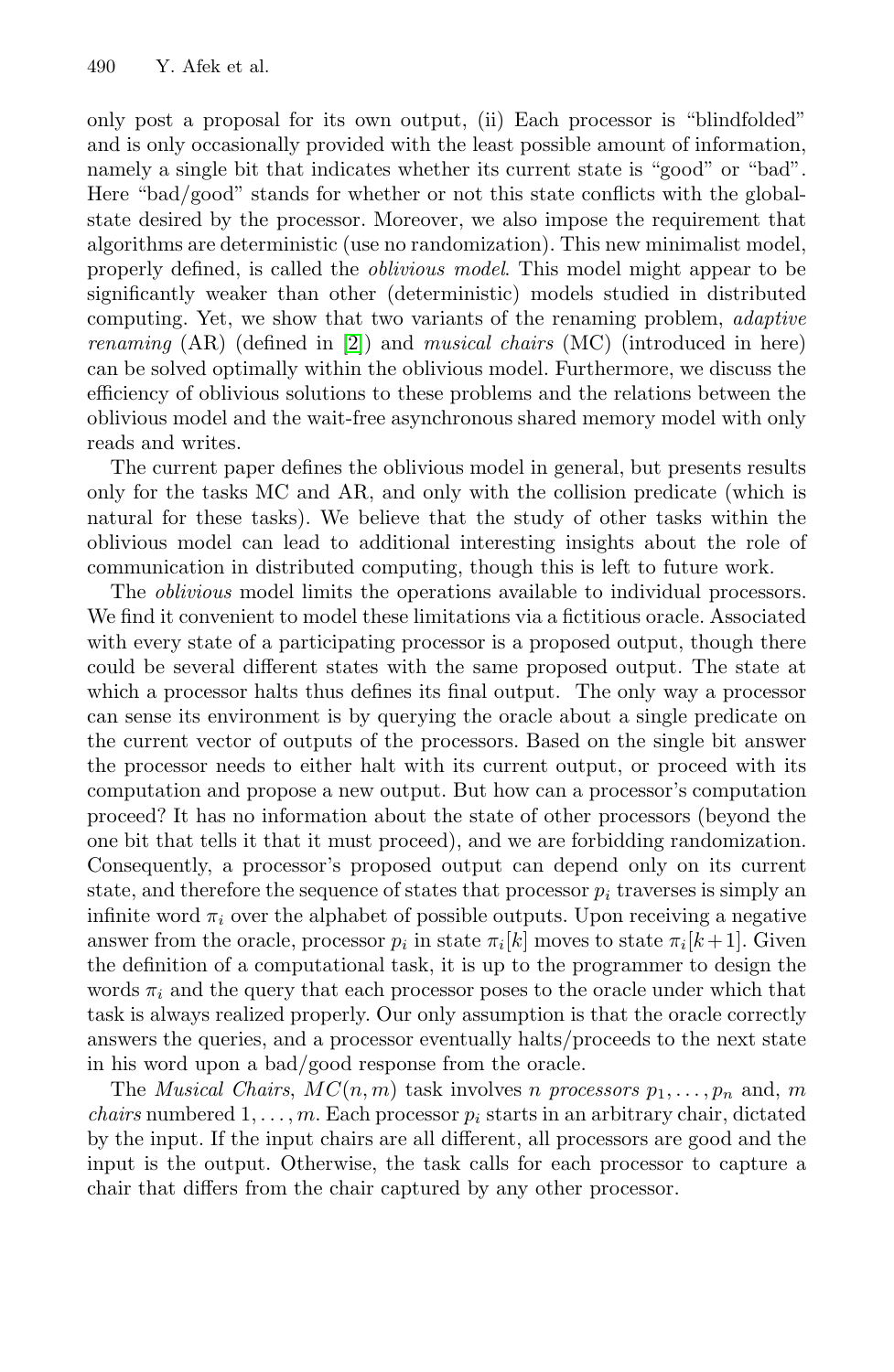The AdaptiveRenaming $(n, m)$  (AR $(n, m)$ ) task is a close relative of  $MC(n, m)$ . There are m slots (chairs) numbered  $1, \ldots, m$  and each participant has to capture a different slot. The processors have no input. If only  $k < n$  processors participate, then each has to capture (output) a different slot from the first  $\min (2k-1, m)$  slots. If all the *n* processors participate then each captures a different slot from the  $m$  slots.

In Section 2 we define the oblivious model in detail. For the MC and the AR problems w[e u](#page-15-2)[se t](#page-15-3)he *collision* query – a processor is good iff it is the only one to propose the current chair. We show that in this case the general oblivious model simplifies considerably. These simplifications later help us produce an optimal solution. The infinite words (programs) considered here are an infinite repetition of a finite word.

Remarkably, for each processor we produce a program which is a single cyclic word (an infinite repetition of that word) on an alphabet of chairs. Furthermore, for the MC task the program can be started at any location in the word. This provides for self stabilization [11,12]. Namely, consider a system configuration where each processor occupies a different chair and there are no conflicts. Suppose that the system gets perturbed, and program counters change arbitrarily. This may create conflicts, but the system will nevertheless resettle obliviously in finite time into a conflict-free safe configuration.

<span id="page-2-0"></span>Here are the main results presented in the current paper:

- 1. The introduction of the general oblivious model and its specialization to the problems at hand.
- 2. A proof that there are tasks that are solvable in a wait-free asynchronous shared memory model with only reads and writes, but not solvable obliviously.
- <span id="page-2-2"></span>3. The characterization of the minimal  $m$  for which there is an oblivious  $MC(n, m)$  algorithm:

**Theorem 1.** *There is an oblivious*  $MC(n, m)$  *algorithm if and only if*  $m \geq$  $2n - 1$ .

Mo[reo](#page-2-0)ver, for all  $N > n$  there exist N words on m chairs such that any n out of the N words constitute an oblivious  $MC(n, 2n-1)$  algorithm.

4. The characterization of the minimal m for which there is an oblivious  $AR(n,$ m) algorithm:

**Theorem 2.** *There is an oblivious*  $AR(n, m)$  *algorithm if and only if*  $m \geq$  $2n - 1$ .

<span id="page-2-1"></span>5. The words in Theorem 1 use the least number of chairs, namely  $m = 2n - 1$ . However, the length of these words is doubly exponential in  $n$ . Are there oblivious MC algorithms with much shorter words? Even length  $O(n)$ ? Perhaps even length  $m$ ? How long can the scheduler survive? Here we consider systems with  $N \geq n$  words (programs) and any n out of the N should constitute a solution of MC. We call these  $MC(n, m)$  systems with N words.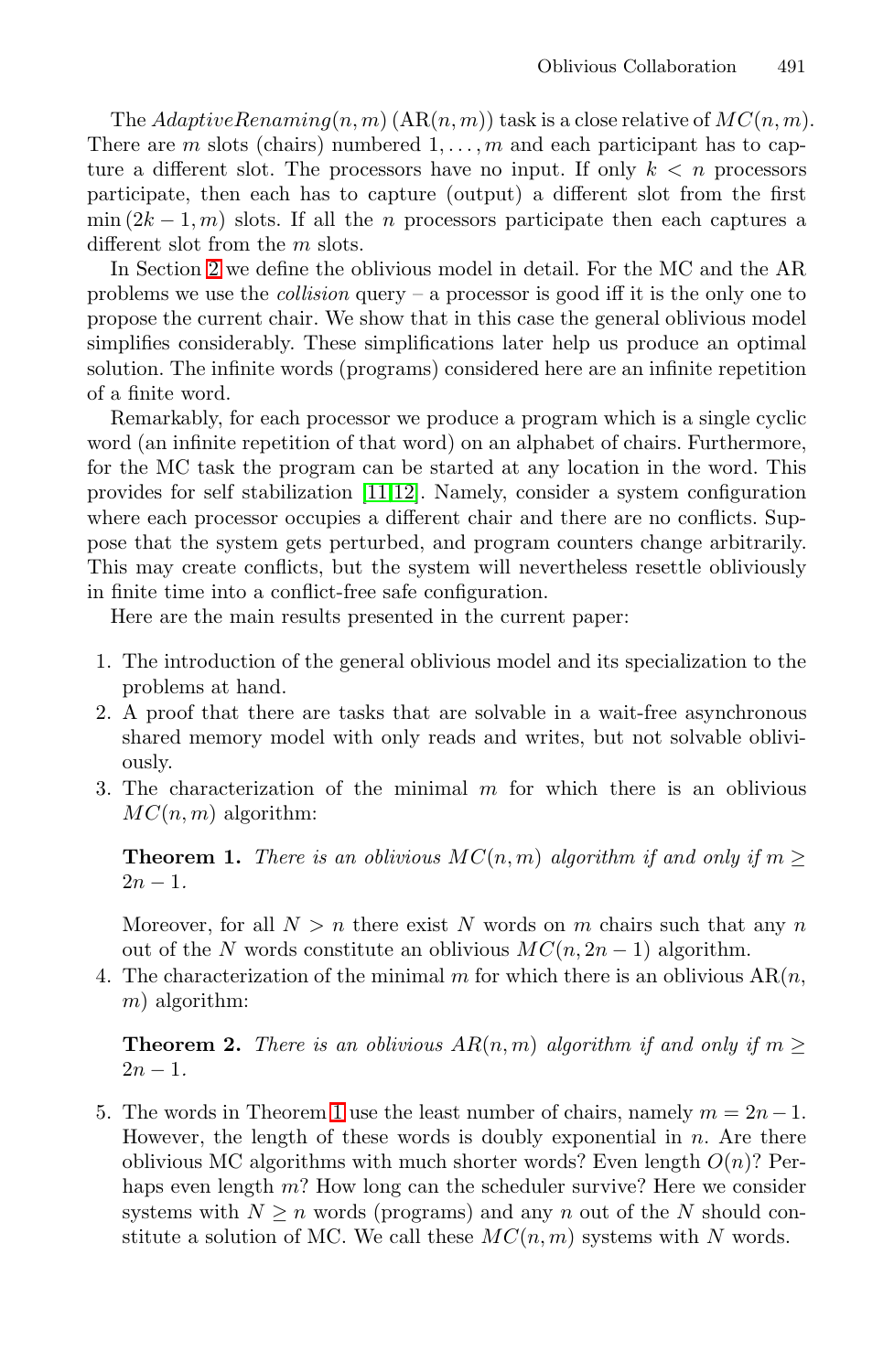<span id="page-3-0"></span>**Theorem 3.** For every  $N \geq n$ , almost every choice of N random words of *length* cn  $\log N$  *in an alphabet of*  $m = 7n$  *letters is an*  $MC(n, m)$  *system with* N full *words (words that contain every letter in* 1,...,m*). Moreover, every schedule on these words terminates in* O(n log N) *steps. Here* c *is an absolute constant.*

6. Since we are dealing with full words (words that contain every letter in  $1,\ldots,m$  and we seek to make them short, we are ultimately led to consider the case where each word is a permutation on  $[m]$ . At the moment the main reason to study this question is its aesthetic appeal. We can design permutation-based oblivious  $MC(n, 2n - 1)$  algorithms for very small n (provably for  $n = 3$ , co[mpu](#page-2-1)ter [as](#page-3-0)sisted proof for  $n = 4$ ). We suspect that no such constructions are possible for large values of  $n$ , but we are unable at present to show this. We do know, though that

**Theorem 4.** For every integer  $d \geq 1$  there is a collection of  $N = n^d$  permu*tations on*  $m = cn$  *symbols such that every* n *of these permutations constitute an oblivious* MC(n, m) *algorithm. The constant* c *depends only on* d*. In fact, this holds for almost every choice of* N *random permutations on* [m]*.*

We should stress that our proofs of Theorems 3 and 4 are purely existential. The explicit construction of such systems of words remains largely open, though we do have some results in t[his](#page-14-0) direction, e.g.,

**Theorem 5.** For every integer  $d \geq 1$  there is an explicitly constructed col*lection of*  $N = n^d$  *permutations on*  $m = O(d^2n^2)$  *symbols such that every* n *of these permutations constitute an oblivious* MC(n, m) *algorithm.*

#### **1.1 Related Work**

Two variations of the renaming problem were introduced i[n \[](#page-14-0)2], *Weak Renaming* and *Adaptive Renaming* (AR). In the former, there is an unbounded universe of processor ids of which  $n$  wake up and have to each select a different name in th[e ra](#page-15-4)nge  $\{1,\ldots M(n)\}\.$  In the  $AR(n, M(n))$  problem, which is one of the two problems solved obliviously in this paper, the universe consists of  $n$  processors,  $\{p_1,\ldots,p_n\}$  [a](#page-15-5)[nd](#page-15-6) [aga](#page-15-7)in they have to each capture a different integer in the range  $\{1,\ldots M(n)\}\.$  Yet in AR, if the size of the participating set is  $k < n$ , outputs are restricted to be in  $\{1,\ldots, 2k-1\}$  (hence the algorithm is adaptive to the number of processors participating). The renaming algorithm presented in [2] solves both variants with  $M(n)=2n-1$ .

Weak renaming is solvable with  $M(n)=2n-2$  for infinitely many different n's, called "exceptional" [10]. For AR $(n, M(n))$ ,  $M(n)=2n-1$  is a lower bound as shown in [15]. The proof of this lower bound builds upon previous impossibility results for *set consensus* (see [9,18,20]), by showing that given a hypothetical algorithm for  $AR(n, 2n-2)$  in addition to read-write registers one can solve set consensus in a wait-free manner.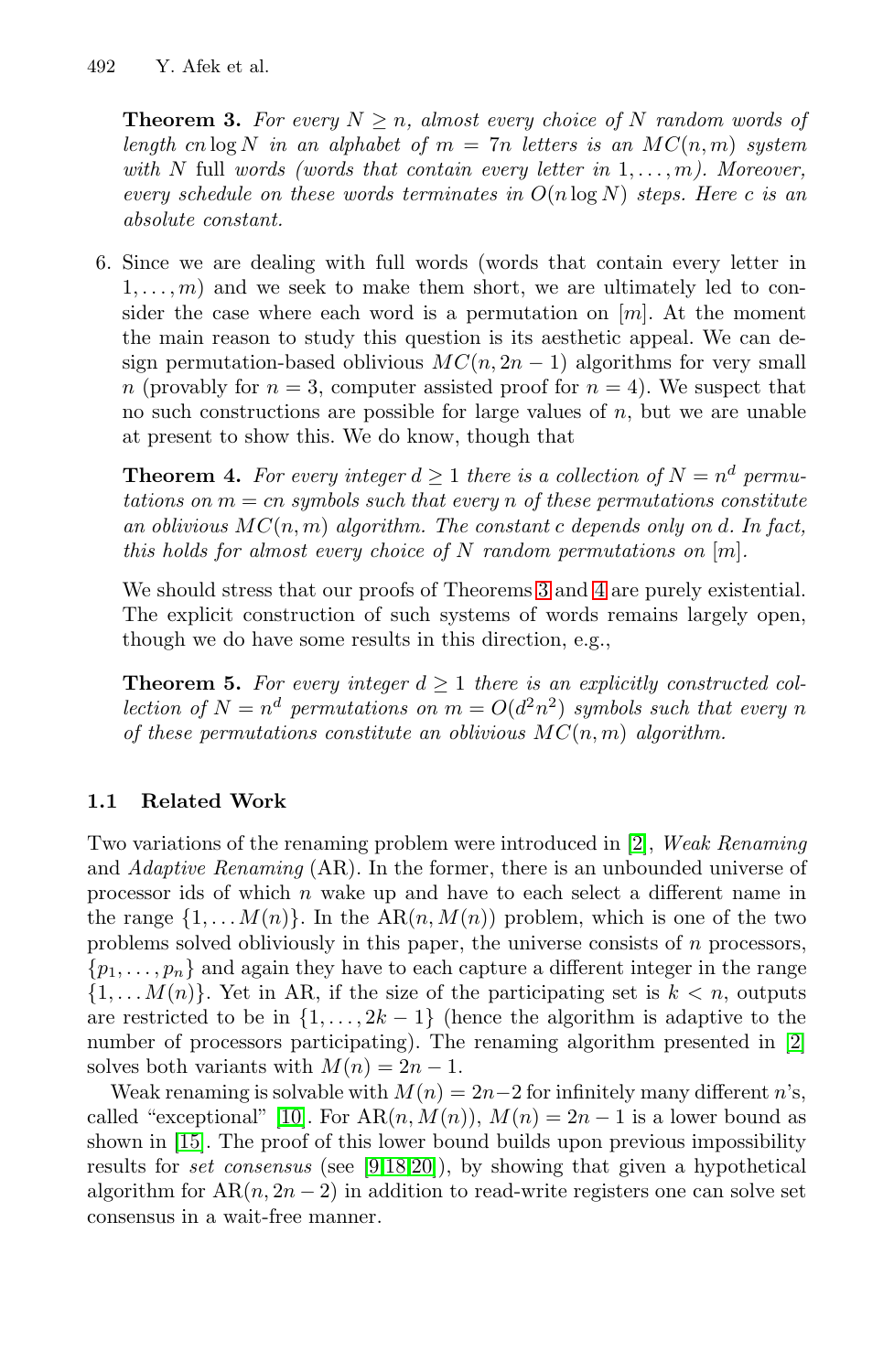Both weak and adaptive renaming algorithms have been extensively studied over the last two and a half decades, but aside from the above mentioned works concerning solvability, all the studies [are](#page-15-8) about complexity, which is not the subject of this paper.

The musical chairs problem is weakly related to the Musical Benches (MB) [16] problem. In MB there are *n* benches and  $n + 1$  players. Each bench has two seats. Every player needs to occupy a seat, and more than one player can occupy the same seat. An output is legal if in every bench at most one seat is occupied. Initially, players occupy arbitrary seats. If the initial configuration is legal, it has to be the output. However, if the initial configuration is not legal, then players can move and must [ret](#page-14-1)urn a legal output. In [16] it is shown, using the Bursuk-Ulam Theorem, that the task for  $n = 2$  has no wait-free solution in an asynchronous sh[are](#page-14-2)d memory model with only reads and writes. MC shares with MB the flavor of the game of "jumping" from seat to seat. However, MC is about separating players from each other, whereas MB is about getting players on a bench to arrive at consensus.

There are other contexts in which algorithms of an oblivious nature were considered. An algorithm in which each process is assigned a permutation which specifies the order it is to do work is presented in [3]. Algorithms to compute a maximal independent set with only ca[rr](#page-14-3)ier sensing with or without collision detection are provided in this volume [6]. Among all work on algorithms with an oblivious na[tu](#page-2-1)re, we find it most instructive to compare our work with work on *universal traversal sequences* (UTS) for covering graphs. A word over the alphabet  $\{0, 1, \ldots d-1\}$  can guide a walk on an *n*-vertex *d*-regular undirected graph: in each step the walk selects its next out-going edge according to the respective symbol of the word. Such a word is a UTS if for *every* connected nvertex d-regular graph, regardless of how each vertex labels its out-going edge, the co[rre](#page-2-0)sponding walk visits all vertices of the graph. In [1] it is shown that a sufficiently long random word (say, of length  $n<sup>5</sup>$ ) is almost surely a UTS. In analogy, our proof of Theorem 3 shows that sufficiently long random words almost surely form MC algorithms. However, in our case the proof needs to overcome an obstacle not present in the UTS case. The difference is that in MC, as words get longer, the scheduler also gets more choices of how to schedule them, whereas for UTS the number of graphs is fixed independently of the length of the words. As a consequence, for some range of parameters (e.g., provably when  $m < 2n - 1$ , as Theorem 1 shows), the statement is simply not true. There are no analogous forbidden ranges of parameters for universal traversal sequences.

#### **1.2 Discussion**

Due to space limitations, large parts (including most proofs) are omitted from the current version of this paper. The reader interested in more details is referred to [5].

A number of simple observations follow from the requirement that oblivious algorithms are deterministic. (i) An oblivious  $MC(n, m)$  algorithm cannot include any two identical words. Otherwise the corresponding players might move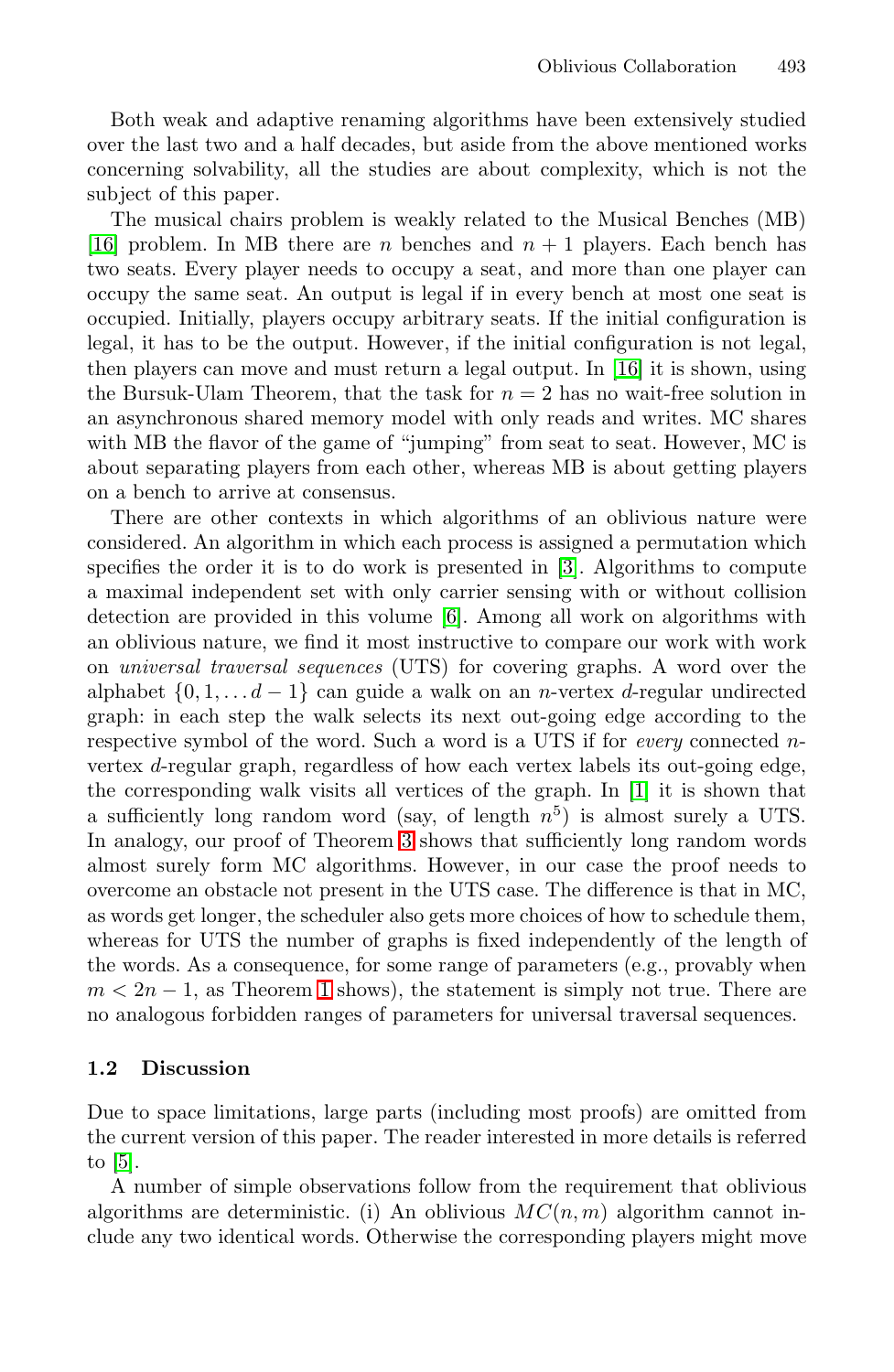together in lock-step, constantly being in collision. Hence it is essential that no two processors have the same program. (ii) For every oblivious  $MC(n, m)$  algorithm with cyclic words, there is a finite upper bound on the number of moves a processor can make before termination. This is because there are only finitely many system configurations (a system configuration is determined by one state for each processor, and the number of possible states of a processor is equal to the length of the cycle in its cyclic word, and hence finite), and in a terminating sequence of moves no system configuration can be visited twice. (iii) In fact, for every collection of finite word[s t](#page-2-1)here is a direc[ted](#page-14-4) graph whose vertices are all the system configurations. Edges correspond to the possible transitions. The collection of words constitute an oblivious MC protocol iff this graph is acyclic.

Not all aspects of oblivious protocols are required for the purpose of the lower bound  $m \geq 2n - 1$ . The two crucial aspects are the asynchrony of the model, and the fact that our algorithms are deterministic (no randomization). In a synchronous setting (where in every time step, every processor involved in a collision moves to its next state),  $m = n$  suffices even for oblivious protocols. (This can be proven using the techniques of Theorem 3. Details are in [5].) Likewise,  $m = n$  suffice if randomization is allowed – with probability 1 eventually there are no collisions. However, no specific upper bound on the number of steps can be guaranteed in this case. Moreover, if the randomized algorithms are run using pseudorandom generators (rather than true randomness) the argument breaks. For any fixed seed of a pseudorandom generator, the algorithm becomes deterministic and the lower bound  $m \geq 2n - 1$  holds.

The lower bound of  $m \geq 2n - 1$  uses some benign-looking aspects of the MC task, so further discussion is called for. Recall that each processor starts in an arbitrary chair, dictated by the input. In the absence of an external input specifying the starting chair, a trivial oblivious MC algorithm (with  $m = n$ ) contains n distinct single-letter words. Another requirement is that if the input chairs are all different, all processors are good and the input is the output. Without such a requirement, the processors might simply ignore the initial input and the trivial oblivious MC algorithm would still apply. Hence the lower bound of  $m \geq 2n - 1$ depends on requirements beyond the need for each processor to capture a different chair. Here this extra requirement is the possibility to dictate an output. This particular requirement makes it easy to transfer previously existing lower bounds to our MC problem.

Our present proof for the lower bound of  $m \geq 2n - 1$  leaves something to be desired. It relies on previous nontrivial work in distributed computing. What's worse is that we prove a lower bound for a simple oblivious model via a reduction to a lower bound proved in a more complicated model. This roundabout approach obscures the essential properties that make the lower bound work. Indeed, in a companion manuscript (in preparation), we present a self contained proof for the lower bound of  $m \geq 2n-1$ . That presentation clarifies the minimal requirements that are needed in order to make the lower bound work. In particular, it is not necessary that one can dictate an arbitrary starting chair for each processor – dictating one of two chairs suffices.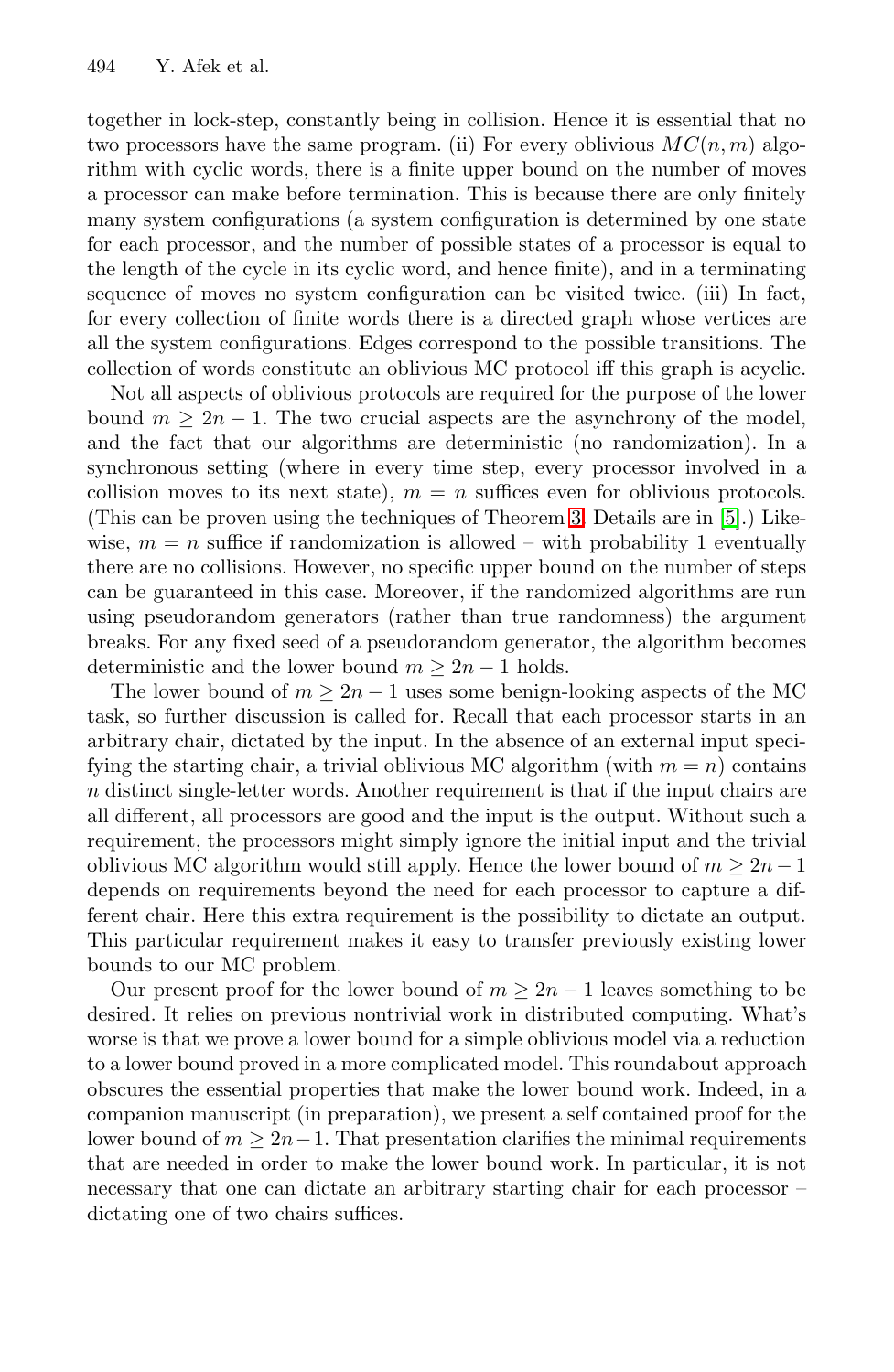As noted, we design oblivious  $MC(n, m)$  protocols with  $m = 2n - 1$ . Part of our work also concerns analyzing what ratios between  $m$  and  $n$  one can obtain using collections of randomly chosen words as in Theorem 3. As explained in the introduction, this allows us to present more efficient deterministic oblivious programs – though random words seem to need more chairs, they can reach conflict free configurations more quickly. Moreover, the use of random words is a design principle that can [be](#page-14-4) applied to design oblivious algorithms for other tasks as well. Developing an understanding of what they can achieve and techniques for their analysis is likely to pay off in the long run. One of the major questions that remain open in our work is whether randomly chosen words can be used to design deterministic oblivious MC protocols with  $m = 2n - 1$ .

## **2 The Oblivious Model**

The *Oblivious* model (formally defined in [5]) is an asynchronous distributed computing model in which each processor, at each point of time, exposes an output value it currently proposes, and may receive at most one bit of information. This bit indicates whether its proposed output is legal with respect to the other currently proposed outputs (and hence the processor may halt) or not (and then the processor should continue the computation). If a processor decides to halt at the current state, then its proposed output is its final output. We denote the set of possible output values by O. A *system configuration* (or configuration for short) is a vector of  $n$  elements, one per processor, whose entries come from the set  $O \cup {\{\perp\}}$ . Here  $\perp$  represents a processor that has not yet proposed any output, either because it is not participating, or because it was not scheduled yet to propose an output (these two cases are indistinguishable to other processors). An entry from O represents the output a corresponding processor proposes in the configuration. In an oblivious algorithm correctly designed for a given task, eventually all participating processors must halt, and the final configuration must be a legal output vector in the task specification.

The defining feature of the *oblivious* model is that each processor may receive only one bit of information about the system configuration in each computation step. Namely, for each processor there is a predicate that maps configurations to one of two values, one dictating that the processor will change its state, the other dictating that it should halt in its current state. In the most general setting the predicate provided for each processor may depend on its input. However, throughout an execution one predicate is used for each processor. A necessary (but not sufficient) condition for correct oblivious algorithms is that in every illegal configuration at least one processor's predicate dictates a change of state. Our formal model does not exclude the use of arbitrary complex predicates (as long as they depend only on the current configuration), but oblivious algorithms have greater appeal when the predicates involved are simple and natural. For the two tasks considered in this paper, the same *collision* predicate is used by all the processors.

Initially, and as a function of its input, each processor  $p_i$  selects a word  $\pi_i$ over  $O$ , and a predicate  $pred_i$  on the set of of all configurations. The first letter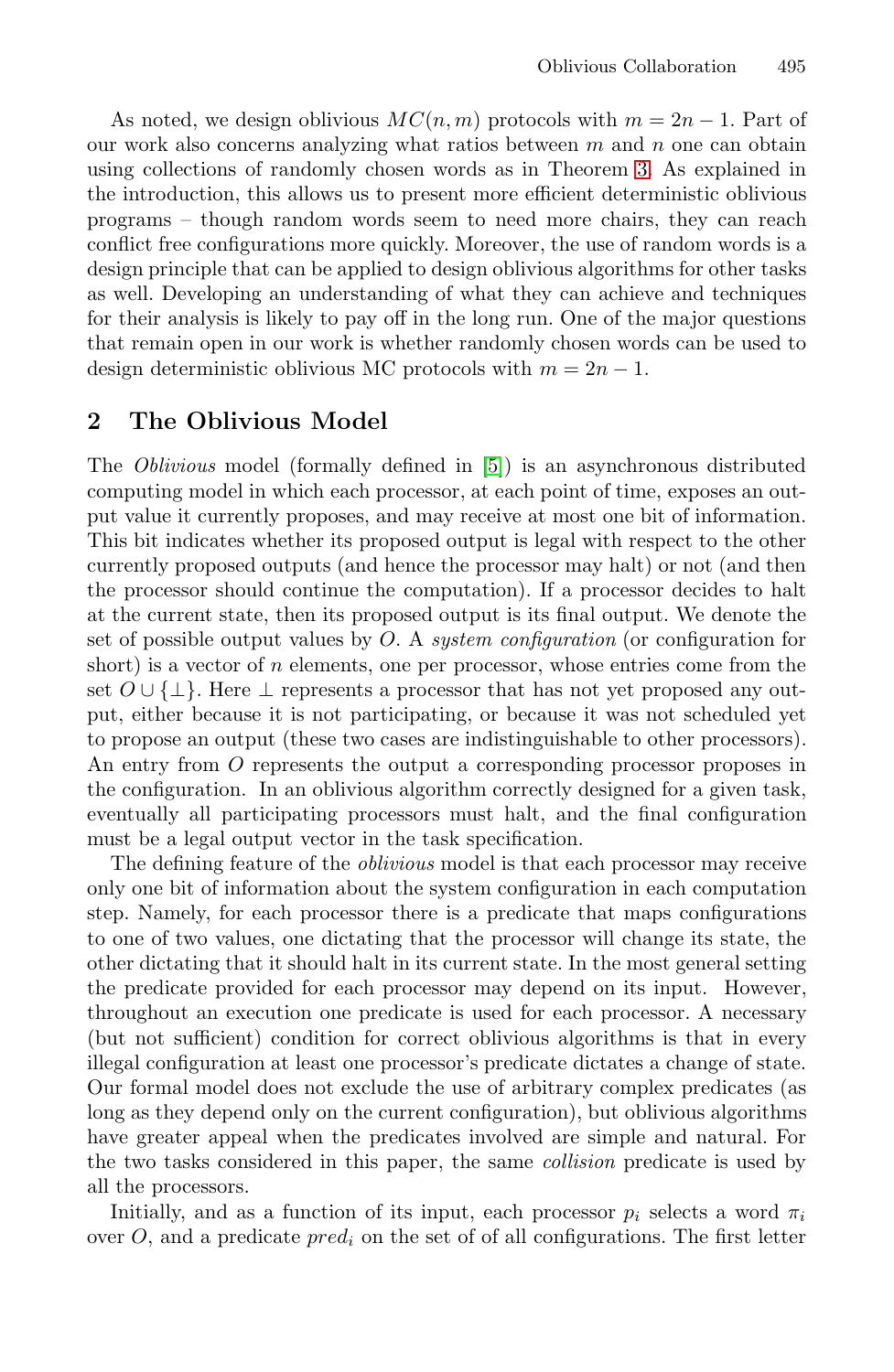in  $\pi_i$  is  $p_i$ 's input, i.e.,  $\pi_i[1] = input_i \in O$ . For tasks such as AR in which a processor need not have any input, the first letter is set to be an output that is valid if no other processor participates (hence for AR the first letter is 1).

We describe the system using the notion of an omnipotent know-all scheduler called *asynchronous* (other schedulers with different names are described in the sequel). Execution under the control of the asynchronous scheduler proceeds in rounds. The scheduler maintains a set P of participating processors, a set  $E \subset P$  of enabled processors, and a set  $DONE$  (disjoint from P) of processors that have already halted. These sets are initially empty. In each round the scheduler performs the following sequence of operations. It may add some not yet participating processors to  $P$ . It may evaluate the predicate  $pred_i$  for some subset of processors in  $P \setminus E$ . If pred<sub>i</sub> evaluates to true, the scheduler adds processor  $p_i$  to the set E. Otherwise, if it evaluates to false, it removes  $p_i$ from  $P$  and adds it to the set  $DONE$ . Finally, the scheduler selects a subset  $SE \subseteq E$ , removes it from E, and moves each  $p_i \in SE$  to its next letter in  $\pi_i$ . I.e., the current out[pu](#page-7-0)t of  $p_i$  is replaced [by](#page-14-4) the next one in its program,  $\pi_i$ . This completes the round.

<span id="page-7-0"></span>An oblivious algorithm solves a task if for every input vector, the scheduler is forced to eventually place all participating processors in the DONE set. At that point it can no longer continue, and the final configuration is such that  $(v_{inp}, v_{out}) \in \Delta$ , the relation that defines the task.

The asynchronous scheduler for oblivious algorithms mimics the behavior of a wait-free algorithm in an asynchronous shared memory model with only reads and writes, on configurations. Theorem 6 below is proved in [5] simply by having each processor emulate the scheduler through reads (snapshots) and writes of its newly proposed output in shared memory.

**Theorem 6.** *Every task that is solvable obliviously has a wait-free solution in an asynchronous shared memory model with only reads and writes.*

Thus the oblivious model is subsumed by the wait-free asynchronous shared memory model with only reads and writes. Is this a proper inclusion? To clarify the answer we introduce an intermediate class of tasks that we call Output Negotiation, or ON. It includes those tasks that have a wait-free solution in an asynchronous shared memory model with only reads and writes in a system where writing is in the oblivious model (processors can only expose their proposed outputs), whe[rea](#page-8-0)s reading is as in the [gen](#page-14-4)eral wait-free asynchronous shared memory model with only reads and writes (a processor can read all exposed infor[mat](#page-15-9)ion rather than only a single predicate). By definition, every obliviously solvable task is ON solvable.

### **Corollary 7.** *Every obliviously solvable task is in* ON*.*

Obviously, ON is a subset of the wait-free asynchronous shared memory model with only reads and writes, and in Theorem 8 below whose proof is in [5] we show that this inclusion is proper. In the proof we consider the task  $AntiMC$  which is a variation on epsilon agreement [13] and show that AntiMC is not solvable just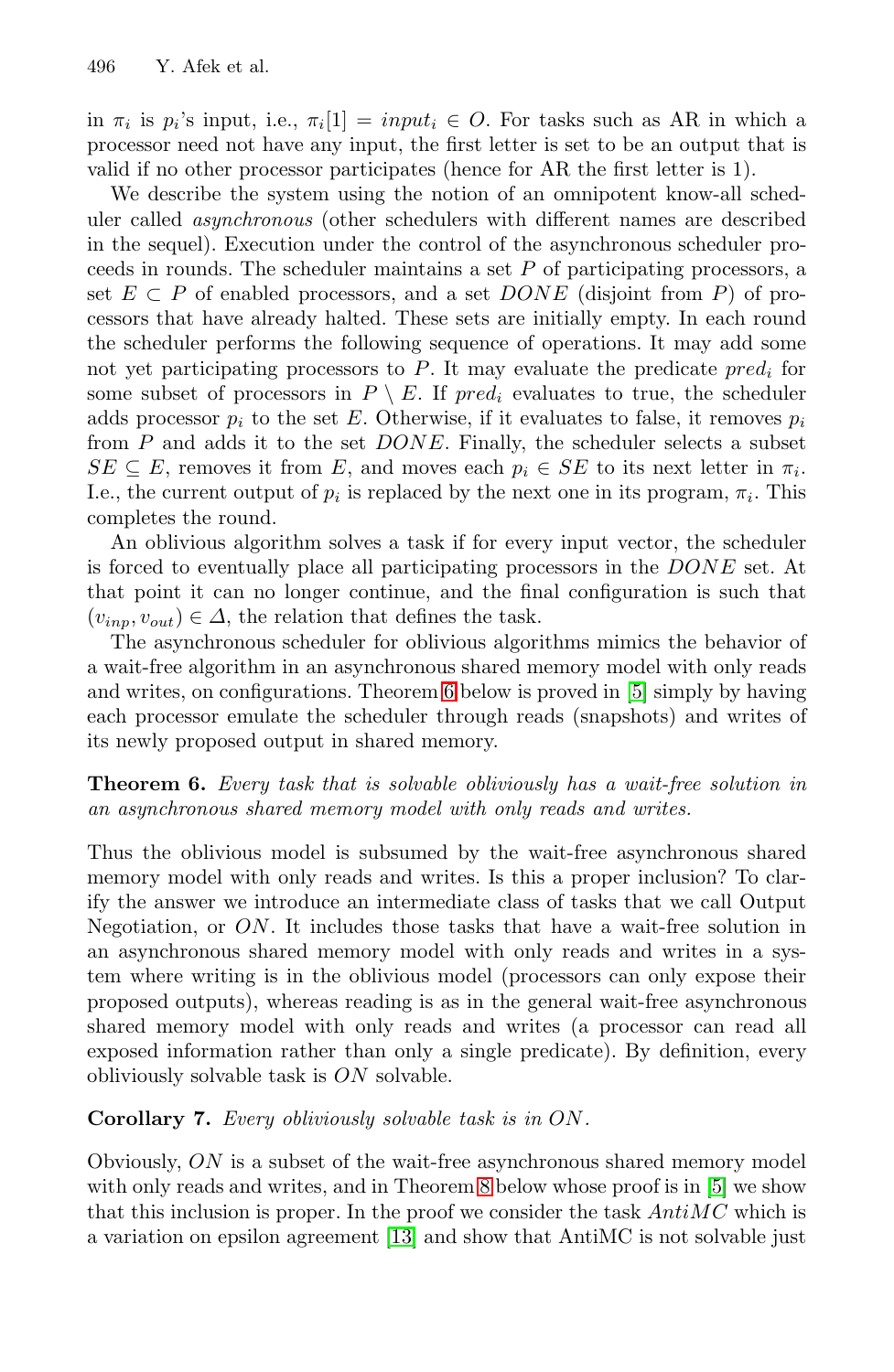<span id="page-8-0"></span>by communicating outputs. AntiMC is a task with 3 processors whose input and output are each a number in  $\{1,\ldots,5\}$ . A processor running alone must output [i](#page-11-0)ts input. If more than one processor participates, all the outputs must lie within two consecutive numbers.

**Theorem 8.** *There exi[sts](#page-15-10) [a](#page-15-11) [t](#page-15-11)ask,* AntiMC*, that has a wait-free solution in an as[ync](#page-8-1)hronous shared [m](#page-14-4)emory model with only reads and writes but does not belong to* ON*.*

### <span id="page-8-1"></span>**2.1** Impossibility of  $MC(n, 2n - 2)$

In Sections 3 and 4 we show that  $MC(n, 2n-1)$  and  $AR(n, 2n-1)$  are solvable obliviously.  $AR(n, 2n - 2)$  has no wait-free solution in an asynchronous shared memory model with only reads and writes [14,15], and hence not solvable obliviously either. Theorem 9 whose proof is in [5] shows a reduction from  $AR(n, 2n-2)$ to  $MC(n, 2n-2)$ . This implies that  $MC(n, 2n-2)$  has no wait-free solution in an asynchronous shared memory model with only reads and writes, and hence also not solvable obliviously.

**Theorem 9.**  $AR(n, 2n-2)$  *is wait-free reducible to*  $MC(n, 2n-2)$  *in an asynchronous shared memory model with only reads and writes.*

### **2.2 Cyclic Finite Programs or Words**

<span id="page-8-2"></span>For the AR task, processors have no input (or alternatively, are assumed to always have the input 1), and hence each processor has only one sequence. Our constructions of oblivious algorithms all have the property that the same sequence is used for all inputs. Moreover, we consider finite sequences over which the processor goes cyclically. In the  $MC$  task one can designate m locations in the word, each corresponding to a possible output that has been dictated by the input to the processor and each processor advances cyclically on the word starting from that designated location.

### **2.3 Simplified Oblivious Model [fo](#page-9-0)r [MC](#page-11-0) and AR**

The use of the collision predicate can be shown to imply that for the AR and MC problems it is sufficient to consider a much simpler scheduler, the *Pairwise Immediate scheduler*: In each round this scheduler selects two processors that are currently colliding with each other, and moves either one or both of them, c'est tout. Suppose that every processor has an associated word. We show that given an initial configuration (starting po[sit](#page-14-4)ions on the words), the oblivious asynchronous scheduler runs to infinity iff the pairwise immediate scheduler does. This scheduler is then used in constructions in Sections 3 and 4. The constructions in Section 5 use an even more restrictive scheduler, the *Canonical scheduler*. Like the pairwise immediate scheduler, the canonical scheduler can move only one or both of two currently colliding processors, but unlike the pairwise immediate scheduler, the choice of which two colliding processors to consider is not made by the scheduler, but rather dictated to it. For formal definitions of these schedulers and the proof of their equivalence, see [5].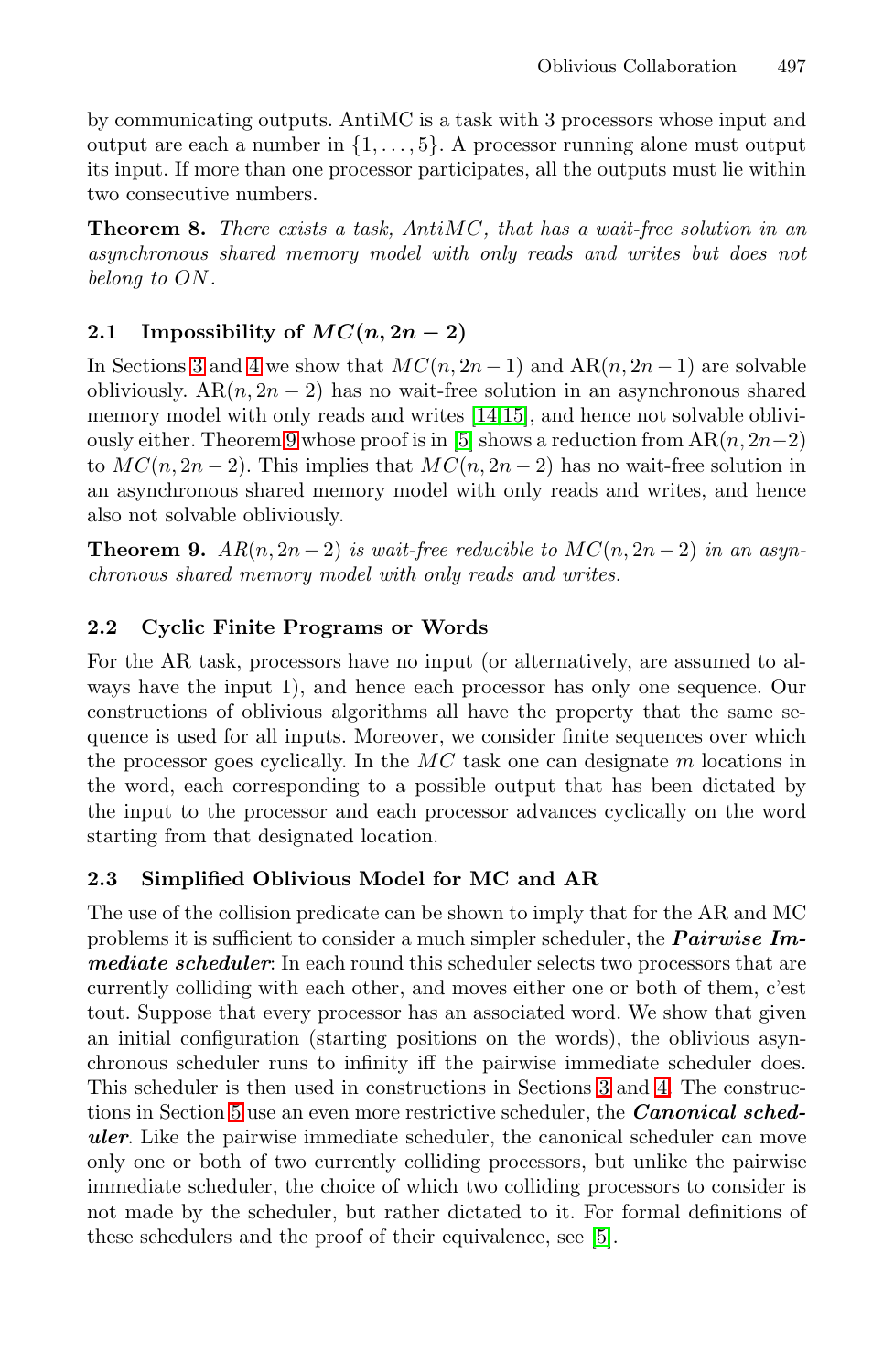## <span id="page-9-0"></span>**3 An Oblivious MC Algorithm with 2***n −* **1 Chairs**

This section is dedicated to the upper bound that is stated in Theorem 1. The proof of this theorem is inductive and rather technical. For lack of space, the full text with all proofs is given in [5]. In what follows we attempt to give the reader a sense of the main ingredients of the construction and how they come together in the proof.

#### **3.1 Preliminaries**

<span id="page-9-2"></span>The length of a word w is denoted by  $|w|$ . The concatenation of words is denoted by  $\circ$ . The r-th power of w is denoted by  $w^r = w \circ w \dots \circ w$  (r times). Given a word  $\pi$  and a letter c, we denote by  $c \otimes \pi$  the word in which the letters are alternately c and a letter from  $\pi$  in consecutive order. For example if  $\pi = 2343$ and  $c = 1$  then  $c \otimes \pi = 12131413$ . A collection of words  $\pi_1, \pi_2, ..., \pi_n$  is called *terminal* if no schedule can fully traverse even one of the  $\pi_i$ . Note that we can construct a terminal collection from any MC algorithm just by raising each word to a high enough power.

<span id="page-9-1"></span>We now introduce some of our basic machinery in thi[s](#page-9-1) [a](#page-9-1)rea. A key tool is a method to extend terminal sets of words.

**Proposition 1.** Let  $n, m, N$  be integers with  $1 < n < m$ . Let  $\Pi = \{\pi_1, \dots \pi_N\}$ *be a collection of* m*-full words such that*

*every n* of these words form an oblivious  $MC(n, m)$  *algorithm.* (1)

*Then*  $\Pi$  *can be extended to a set of*  $N+1$  *m-full words that satisfy condition (1).* 

*proof.* Suppose that for every choice of  $n$  words from  $\Pi$  and for every initial configuration no schedule lasts more than  $t$  steps. (By the pigeonhole principle  $t \leq L^n$ , where L is the length of the longest word in  $\Pi$ ). For a word  $\pi$ , let  $\pi'$  be defined as follows: If  $|\pi| \geq t$ , then  $\pi' = \pi$ . Otherwise it consists of the first t letters in  $\pi^r$  where  $r > |\pi|/t$ . The new word that we introduce is  $\pi_{N+1} = \pi'_1 \circ \pi'_2 \circ \dots \circ \pi'_n$ . It is a full word, since it contains the full word  $\pi_1$  as a sub-word.

We need to show that every set  $\Pi'$  of  $n-1$  words from  $\Pi$  together with  $\pi_{N+1}$  constitute an oblivious  $MC(n, m)$  algorithm. Observe that in any infinite schedule involving these words, the word  $\pi_{N+1}$  must move infinitely often. Otherwise, if it remains on a letter c from some point on, replace the word  $\pi_{N+1}$ by an arbitrary word from  $\Pi - \Pi'$  and stay put on the letter c in this word. This contradicts our assumption concerni[ng](#page-9-1)  $\Pi$ . (Note that this word contains the letter c by our fullness assumption.) But  $\pi_{N+1}$  moves infinitely often, and it is a concatenation of n words whereas  $\Pi'$  contains only  $n-1$  words. Therefore eventually  $\pi_{N+1}$  must reach the beginning of a word  $\pi_{\alpha}$  for some  $\pi_{\alpha} \notin \Pi'$ . From this point onward,  $\pi_{N+1}$  cannot proceed for t additional steps, contrary to our assumption.

Note that by repeated application of Proposition 1, we can construct an arbitrarily large collection of  $m$ -full words that satisfy condition  $(1)$ .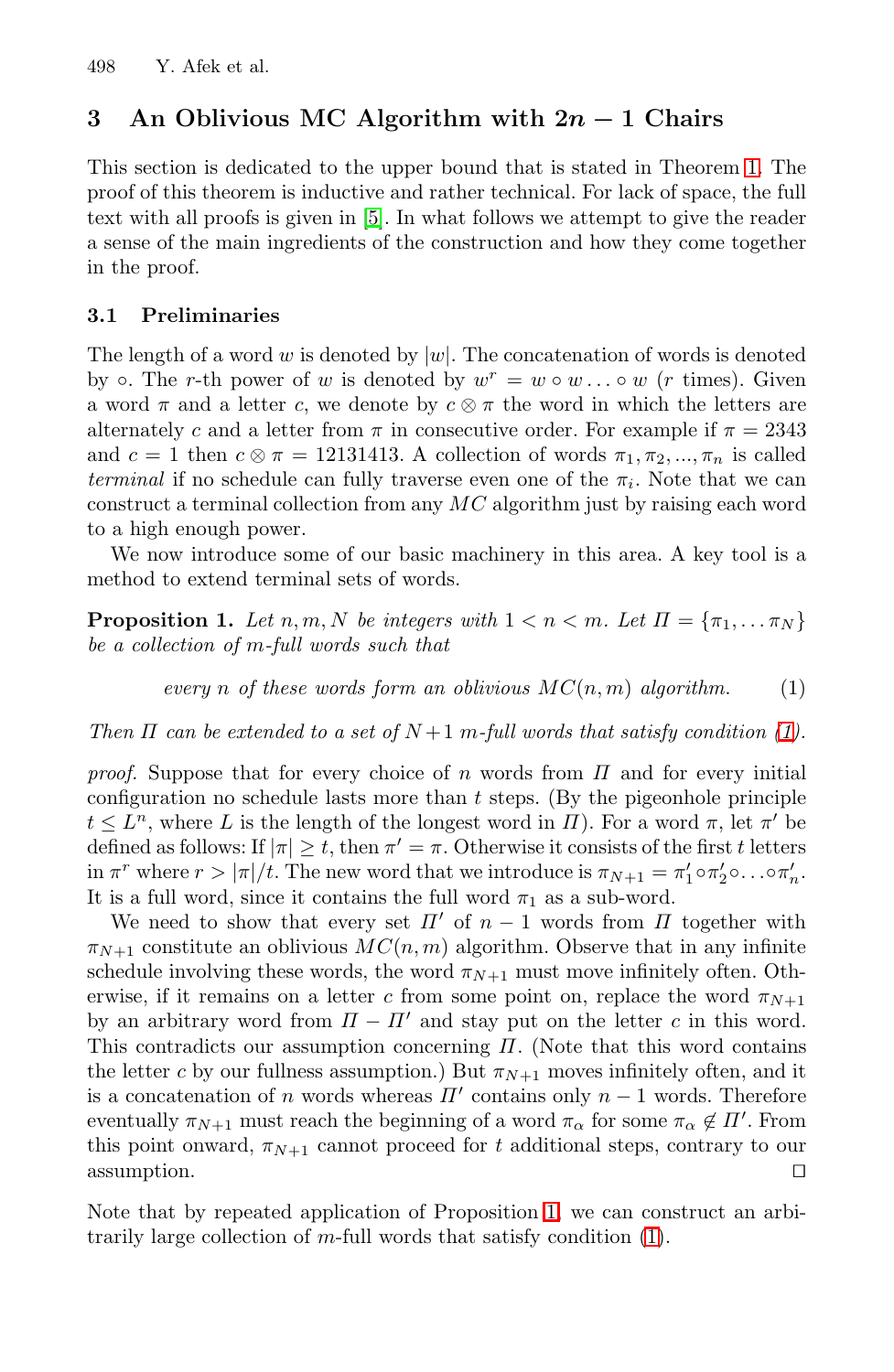We next deal with the following situation: Suppose that  $\pi_1, \pi_2, ..., \pi_m$  is a terminal collection, and we concatenate an arbitrary word  $\sigma$  to one of the words  $\pi_i$ . We show that by raising all words to a high enough power we again have a terminal collection in our hands.

**Lemma 1.** Let  $\pi_1, \pi_2, ..., \pi_p$  be a terminal collection of full words over some alphabet. Let  $\sigma$  be an arbitrary full word over the same alphabet. Then the col*lection*

 $(\pi_1)^k, (\pi_2)^k, ..., (\pi_{i-1})^k, (\pi_i \circ \sigma)^2, (\pi_{i+1})^k, ..., (\pi_p)^k$ 

*is terminal as well, for every*  $1 \leq i \leq p$ *, and every*  $k \geq |\pi_i| + |\sigma|$ *.* 

Lemma 1 yields immediately:

**Corollary 10.** Let  $\pi_1, \pi_2, ..., \pi_p$  be a terminal collection of full words over some *alphabet, and let*  $\pi_{p+1}, \pi_{p+2}, ..., \pi_n$  $\pi_{p+1}, \pi_{p+2}, ..., \pi_n$  $\pi_{p+1}, \pi_{p+2}, ..., \pi_n$  *be arbitrary full wo[rds](#page-10-0) over the same alphabet. Then the collection*

$$
(\pi_1 \circ \pi_2 \circ \dots \circ \pi_n)^2, (\pi_1)^k, (\pi_2)^k, \dots, (\pi_{i-1})^k, (\pi_{i+1})^k, \dots, (\pi_p)^k
$$

*is terminal as well. This holds for every*  $1 \leq i \leq p$  *and*  $k \geq \sum_{i=1}^{n} |\pi_i|$ *.* 

### **3.2** The  $MC(n, 2n - 1)$  Upper Bound

<span id="page-10-0"></span>Our proof shows somewhat more than Theorem 1 says (see Proposition 2). We do this, since the scheduler can "trade" a player P for a chair c. Namely, he can keep P constantly on chair c. This allows the scheduler to move any other player past c-chairs. In other words this effectively means the elimination of chair c from all other words. This suggests the following definition: If  $\pi$  is a word over alphabet C and  $B \subseteq C$ , we denote by  $\pi(B)$  the word obtained from  $\pi$  by deleting from it the letters from  $C \setminus B$ .

Our construction is recursive. An inductive step should add one player (i.e., a word) and two chairs. We carry out this step in two installments: In the first we add a single chair and in the second one we add a chair and a player. Both steps are accompanied by conditions that counter the above-mentioned trading option.

**Proposition 2.** For every integer  $n \geq 1$ 

- $−$  *There exist full words*  $s_1, s_2, ..., s_n$  *over the alphabet*  $\{1, 2, ..., 2n 1\}$  *such that*
	- $s_1(A), s_2(A), ..., s_p(A)$  $s_1(A), s_2(A), ..., s_p(A)$  $s_1(A), s_2(A), ..., s_p(A)$  $s_1(A), s_2(A), ..., s_p(A)$  $s_1(A), s_2(A), ..., s_p(A)$  *is a terminal collection for every*  $p \leq n$  *and for every subset*
- $A \subseteq \{1, 2, ..., 2n-1\}$  $A \subseteq \{1, 2, ..., 2n-1\}$  $A \subseteq \{1, 2, ..., 2n-1\}$  *of cardin[ali](#page-14-4)ty*  $|A| = 2p 1$ *.*
- $-$  *There exist full words*  $w_1, w_2, ..., w_n$  *over alphabet*  $\{1, 2, ..., 2n\}$ *, such that*  $w_1(B), w_2(B), ..., w_n(B)$  *is a terminal collection for every*  $p \leq n$  *and for every subset*

 $B \subseteq \{1, 2, ..., 2n\}$  *of cardinality*  $|B| = 2p - 1$ *.* 

The words  $s_1, s_2, ..., s_n$  in Proposition 2 constitute a terminal collection and are hence an oblivious  $MC(n, 2n - 1)$  algorithm that proves the upper bound part of Theorem 1. The proof of Proposition 2 is given in [5].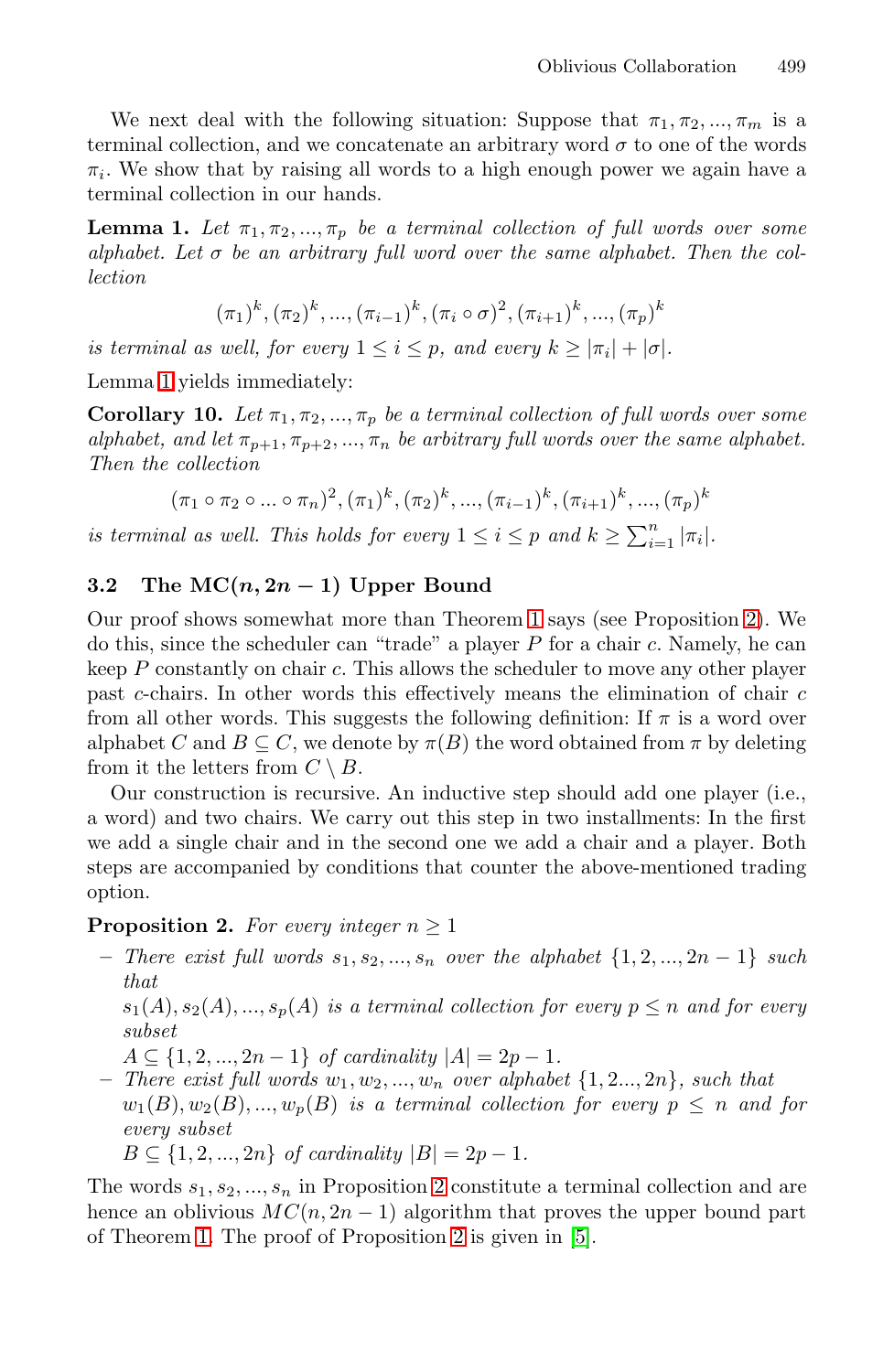## <span id="page-11-0"></span>**4 The Oblivious AR(***n,* **2***n −* **1) Algorithm**

The ideas developed to solve the musical chairs problem and prove Theorem 1 turn out to yield as well an answer to the oblivious AR problem and a proof of Theorem 2. The rules are the same as in the  $MC$  problem, except that the scheduler cannot select the initial positions, and every word is started at its first letter. In order to prove Theorem 2 we should construct a collection of full words  $\Pi_N = \{s_1, s_2, ..., s_N\}$  $\Pi_N = \{s_1, s_2, ..., s_N\}$  $\Pi_N = \{s_1, s_2, ..., s_N\}$  over the al[ph](#page-2-0)abet  $[2N-1]$  such that for every  $n \leq N$  and for every set of n words from  $\Pi_N$  the following holds: Every schedule that starts from the first letter in each of these words reaches a safe configuration and all players only visits chairs from the set  $\{1,\ldots,2n-1\}$ .

We note that our construction yields very long words - triply exponential in N. It is an interesting challenge to accomplish this with substantially shorter words.

*proof (Theorem 2).* By Proposition 1 and Theorem 1, we can construct for each  $1 \leq i, n \leq N$  a word  $\pi_{i,n}$  that is  $[2n-1]$ -full such that every set of n words in the set  $\{\pi_{i,n}|i=1,\ldots,N\}$  constitute an oblivious  $MC(n, 2n-1)$  protocol.

We show that with a proper choice of the exponents  $l_1,\ldots,l_N$ , the Theorem holds with the words  $s_i = \pi_{i,1}^{\hat{l}_1} \circ \pi_{i,2}^{l_2} \circ \ldots \circ \pi_{i,N}^{l_N}$ .

The theorem follows if we can show that for every  $1 \leq n \leq N$  and every subset  $J \subseteq [N]$  of cardinality  $|J| = n$  the following holds: In every possible schedule that starts each word in  $\{s_j | j \in J\}$  from its first letter, no player reaches a position beyond the subword  $\pi_{i,n}^{l_n}$ . Consider any point in such a schedule. Say that player  $P_j$  (for some  $j \in J$ ) is *leading* if it currently resides in the stretch  $\pi^{l_n}_{j,n}$ of  $s_j$ . Otherwise, we say that j is *trailing*. We observe that during a period of time in which no trailing player changes position, no leading player can traverse a complete copy of  $\pi_{j,n}$ . To see this, consider an arbitrary MC schedule with the words  $\{\pi_{j,n}|j \in J\}$ . We start this schedule as follows: Every leading player maintains his position from the original AR schedule and every trailing player stays put on the same chair that he is currently occupying. (Such a chair can be found in the word  $\pi_{i,n}$  since it is [2n – 1]-full). The claim follows since the words  $\{\pi_{i,n}|j\in J\}$  constitute an oblivious  $MC(n, 2n-1)$  protocol.

It follows that no leading player  $P_j$  can traverse more than  $\sum_{\nu \leq n,i \in J\setminus\{j\}} |\pi_{i,\nu}| l_{\nu}$ copies of  $\pi_{j,n}$  in  $s_j$ . Our claim follows if we choose  $l_j$  that is larger than this integer.

## **5 Oblivious MC Algorithms by the Probabilistic Method**

**Remark 11.** *It is important to note that the protocols that are presented in this section are* deterministic*. The constructions are, however,* inexplicit *and the existence of good protocols is proved by using a probabilistic argument. It is an intriguing open problem to find equally good explicit constructions.*

For lack of space, the full text with all proofs is given in [5]. In what follows we attempt to sketch the results.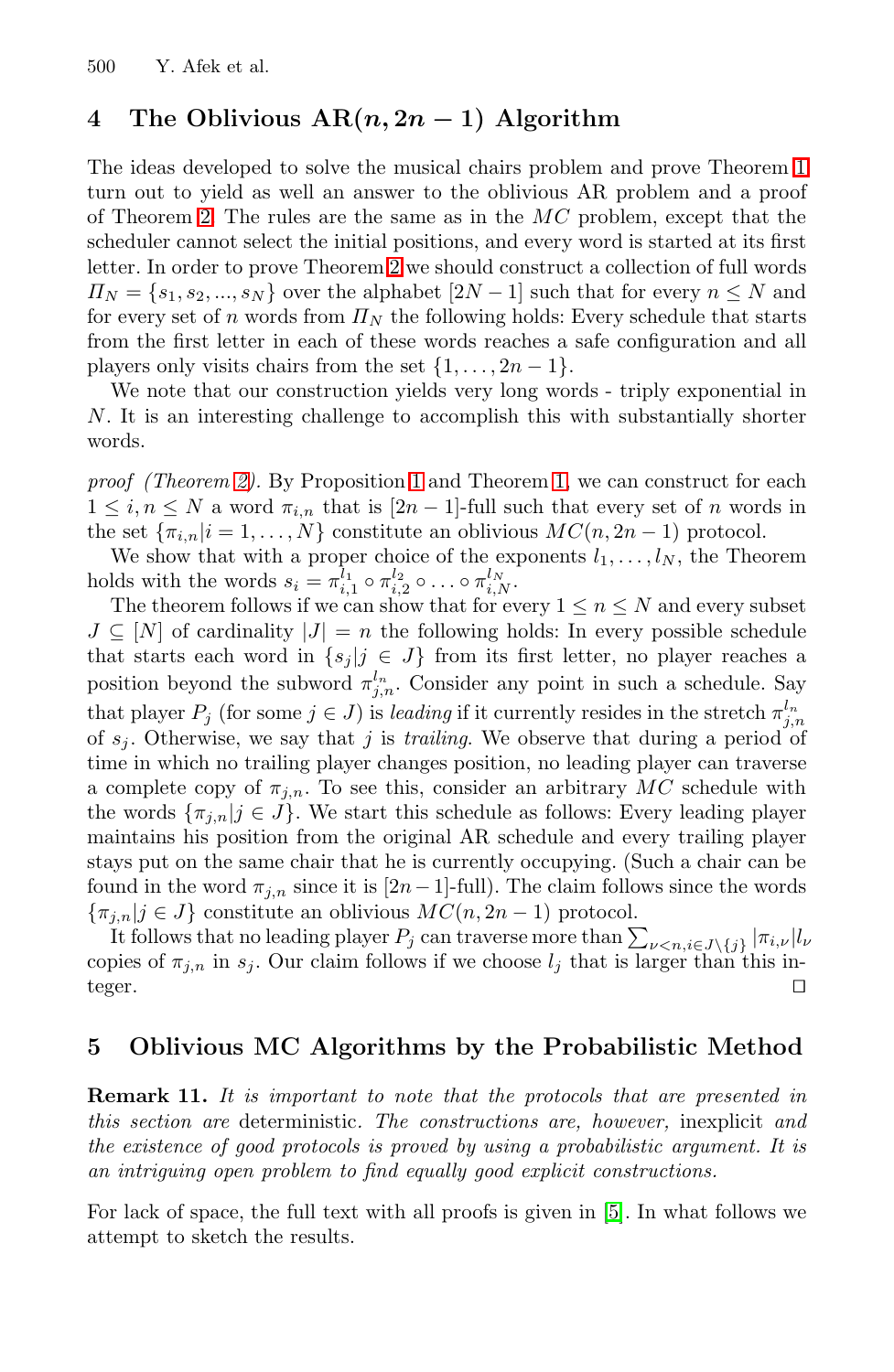Theorem 3 can be thought of as a (nonconstructi[ve\) d](#page-8-2)erandomization of the randomized MC algorithm in which players choose their next chair at random (and future random decisions of players are not accessible to the scheduler). Standard techniques for derandomizing random processes involve taking a union bound over all possible bad events, which in our case corresponds to a union bound over all possible schedules. The asynchronous scheduler has too many options (and so does the immediate scheduler), making a union bound too wasteful. For this reason, in the analysis of this protocol [we](#page-2-1) consider the canonical scheduler, which is as powerful as the asynchronous scheduler (see Section 2.3). In every unsafe configuration, a *canonical pair* of players in conflict is dictated to the canonical scheduler, and the canonical scheduler has only three possible moves to choose from. This makes it viable to use a union bound.

In this construction each of the  $N$  words is chosen independently at random as a sequence of L chairs, where each chair in the sequence is chosen independently at random. Our proof shows that with high probability (probability tending to 1 as the value of the constant  $c$  grows), this choice satisfies Theorem 3.

A simple union bound shows that in this random construction, with high probability, all words are full. Proving termination is more of a challenge. We keep track of all possible schedules. To this end we use "a logbook" that is the complete ternary tree  $T$  of depth  $L$  rooted at  $r$ . Associated with every node  $v$  of  $\mathcal T$  is a random variable  $X_v$ . The values taken by  $X_v$  are system configurations. For a given choice of words and an initial system configuration we define the value of  $X_r$  to be the chosen initial configuration. Every node v has three children corresponding to the three possible next configurations that are available to the canonical scheduler at configuration  $X_v$  (and to an "empty" configuration if the scheduler cannot move). The proof uses a *potential* function that maps a configuration with i occupied chairs to  $x^{n-i}$ , where  $x > 1$  is a constant optimized within the proof. In a nonempty configuration the potential is at least 1. Associated with every node of T is a nonnegative random variable  $P = P_v$  that is the potential of the (random) configuration  $X_v$ . The main step of the proof is to show that if  $v_1, v_2, v_3$  are the three children of v, then  $\sum_{i=1}^{3} \mathbb{E}(P_{v_i}) \le r \mathbb{E}(P_v)$ for some constant  $r \leq 0.99$ . This exponential drop implies that

$$
\mathbb{E}(\sum_{v \text{ is a leaf of } \mathcal{T}}(P_v)) = \sum_{v \text{ is a leaf of } \mathcal{T}} \mathbb{E}(P_v) = o(1)
$$

provided that L is large enough. This implies that with probability  $1-o(1)$  (over the choice of random words) all leaves of  $\mathcal T$  correspond to an empty configuration. In other words every schedule [te](#page-3-0)rminates in fewer than  $L$  steps.

### **5.1 Permutations over**  $O(n)$  **Chairs**

The argument that proves Theorem 3 is inappropriate for the proof of Theorem 4. Theorem 4 deals with random permutations, whereas in the proof of Theorem 3 we use words of length  $\Omega(n \log n)$ . (Longer words are crucial there for two main reasons: To guarantee that words are full and to avoid wrap-around. The latter property is needed to guarantee independence.) Indeed in proving Theorem 4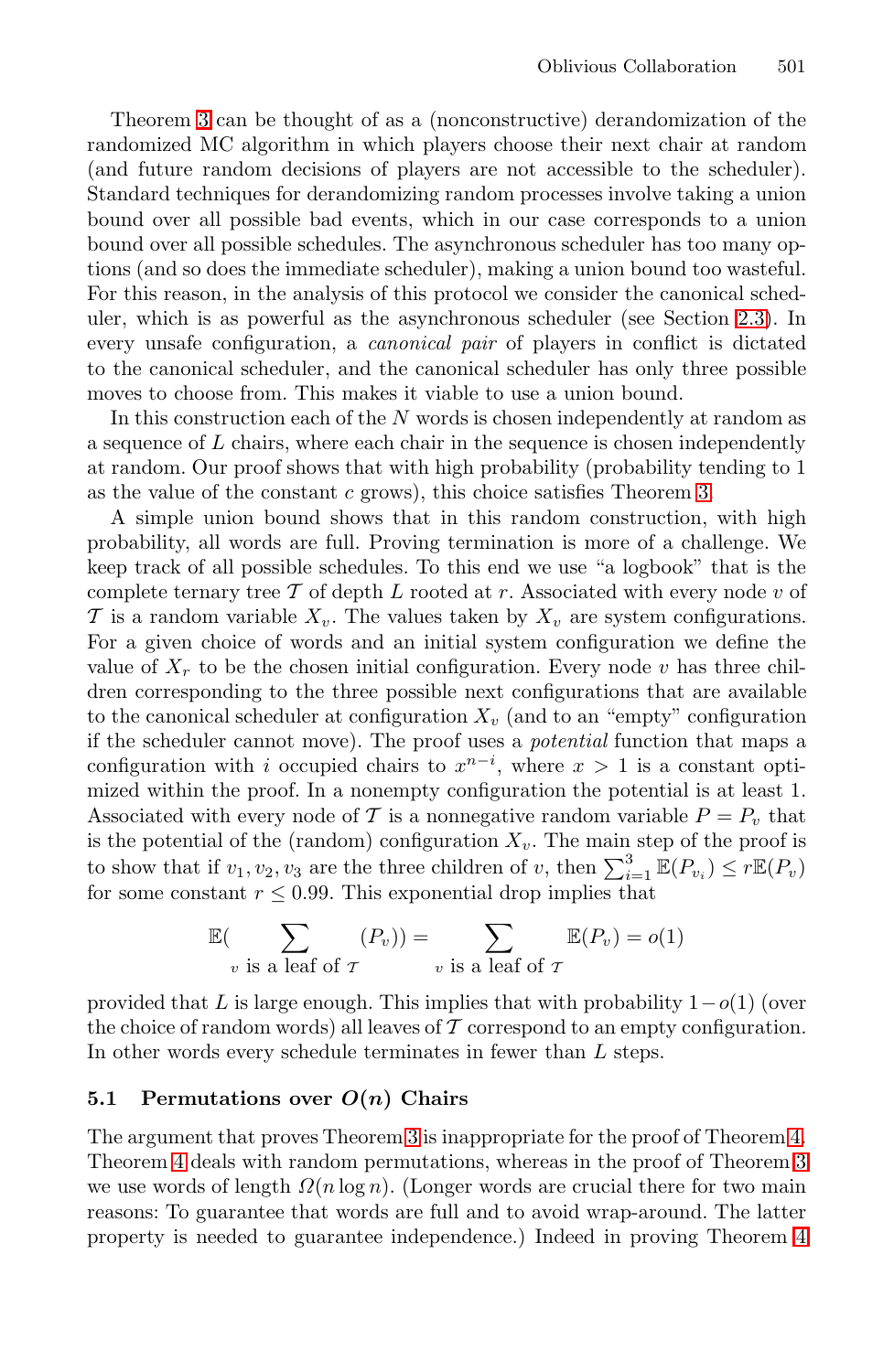our arguments are substantially different. In particular, we work with a pairwise immediate scheduler, and unlike the proof of Theorem 3, there does not appear to be any significant benefit (e.g., no significant reduction in the ratio  $\frac{m}{n}$ ) if a canonical scheduler is used instead.

Here are some of the main ingredients of the proof of Theorem 4 for the special case  $N = n$  (a slight extension of these ideas proves the general case). We show that with high probability, a set of random permutations  $\pi_1, \ldots, \pi_n$  has the property that in every possible schedule the players visit at most  $L = O(m \log m)$ chairs. Our analysis uses the approach of deferring random decisions until they are actually needed. For each of the  $m<sup>n</sup>$  possible initial configuration, we consider all possible sequences of  $L$  locations. For each such sequence we fill in the chairs in the locations in the sequence at random, and prove that the probability that this sequence represents a possible schedule is extremely small – so small that even if we take a union bound over all initial configurations and over all sequences of length L, we are left with a probability much smaller than 1.

The main difficulty in the proof is that since  $L \gg m$  some players may completely traverse their permutation (even more than once) and therefore the chairs in these locations are no longer random. To address this, we partition the sequence of moves into  $L/t$  blocks, where in each block players visit a total of  $t = \delta m$  locations for some sufficiently small constant  $\delta$ . Also  $n = \epsilon m$ , where  $\epsilon$  is a constant much smaller than  $\delta$ . This choice of parameters implies that within a block, chairs are essentially random and independent. To deal with dependencies among different blocks, we classify players (and their corresponding permutations) as *light* or *heavy*. A player is *light* if during the whole schedule (of length L) it visits at most  $t/\log m = o(t)$  locations. A player that visits more than t/ log m locations during the whole sequence is *heavy*. For light players, the probability of encountering a particular chair in some given location is at most  $\frac{1}{m-o(t)} \leq \frac{1+o(1)}{m}$ . Hence, the chairs encountered by light players are essentially random and independent (up to negligible error terms). Thus it is the heavy players that introduce dependencies among blocks. Every heavy player visits at least  $t/\log m$  locations. Hence the number  $n_h$  of heavy players does not exceed  $(L \log m)/t = O(\log^2 m)$ . The fact that the number of heavy players is small is used in our proof to limit the dependencies among blocks.

### **6 Open Problems**

Our MC algorithms involve very long words. An interesting question is to find explicit constructions with  $m = 2n - 1$  chairs and substantially shorter words.

In other ranges of the problem we can show, using the probabilistic method, that oblivious  $MC(n, m)$  algorithms exist with  $m = O(n)$  and relatively short full words. We still do not have explicit constructions of such protocols. We would also like to determine  $\liminf_{n \to \infty} \frac{m}{n}$  such that n random words over an m letter alphabet tend to constitute an oblivious  $MC(n, m)$  algorithm.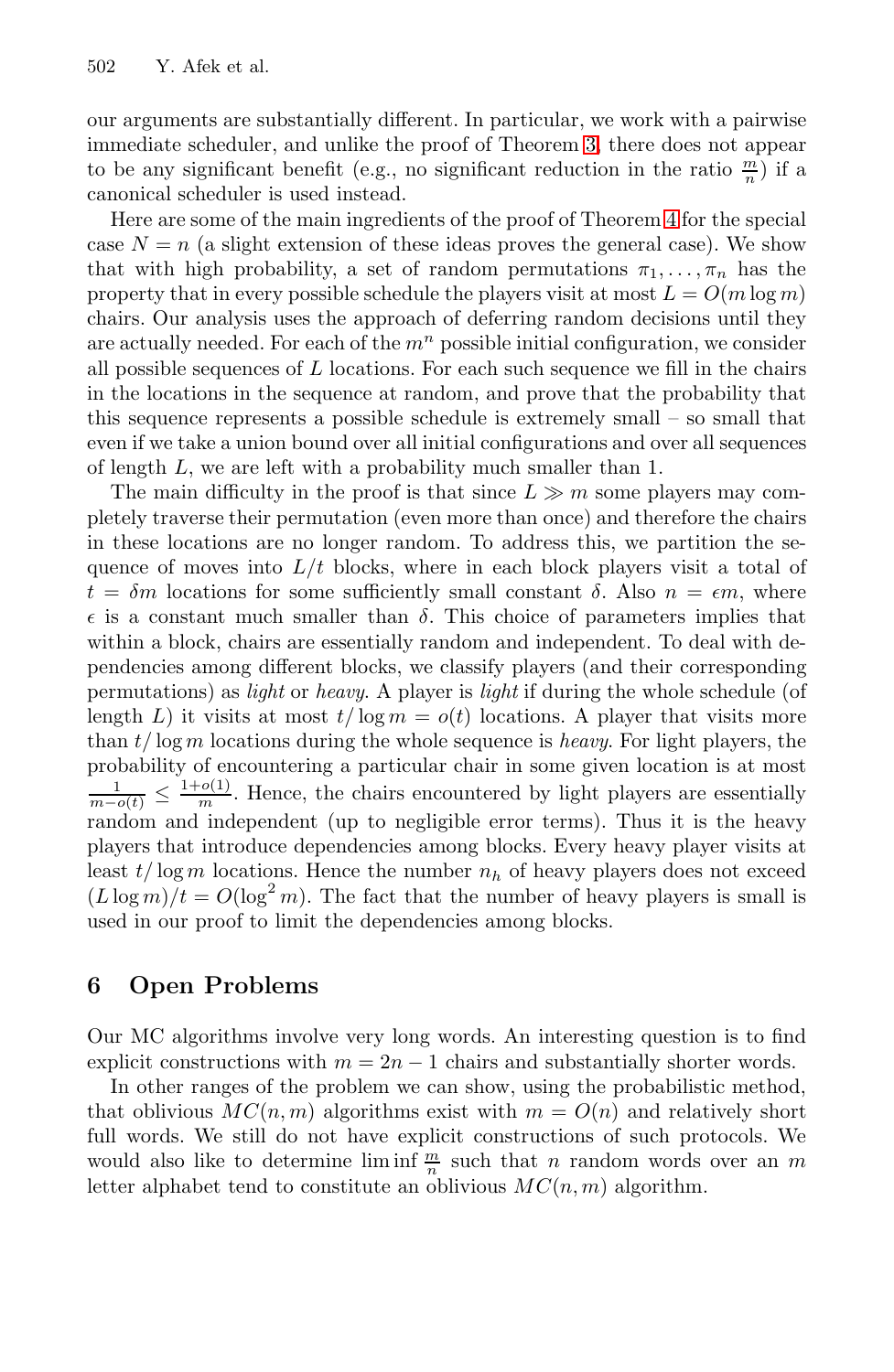Computer simulations strongly suggest that for random permutations, a value of  $m = 2n - 1$  does not suffice. On the other hand, we have constructed (details omitted from this manuscript) oblivious  $MC(n, 2n - 1)$  algorithms using permutations for  $n = 3$  and  $n = 4$  (for the latter the proof of correctness is computer-assisted). For  $n \geq 5$  we have neither been able to find such systems (not even in a fairly extensive computer search) nor to rule out their existence.

A self contained proof of the  $m \geq 2n-1$  lower bound will appear in a subsequent paper. The following question remains open: What is the smallest  $m$  for which there are collections of  $N = m + 1$  (not necessarily full) words such that every min[n, N] of them form an oblivious MC algorithm *when starting at the initial chair of each word.* Our proof that  $m \geq 2n-1$  assumes that the scheduler is allowed to pick an arbitrary initial state on each word.

We do not know how hard it is to recognize whether a given collection of words constitute an oblivious  $MC$  algorithm. This can be viewed as the problem whether some digraph contains a directed cycle or not. The point is that the digraph is presented in a very compact form. It is not hard to place this problem in PSPACE, but is it in a lower complexity class, such as co-NP or P?

There are interesting foundational questions related to different models in distributed computing. We have defined here the Output Negotiation  $(ON)$  model, and showed that it is properly included in the read/write model. It follows by definition that the oblivious model is included in the ON model. It would be interesting to know whether this last inclusion is proper.

<span id="page-14-3"></span><span id="page-14-0"></span>**Acknowledgements.** Work of Uriel Feige was supported in part by The Israel Science Foundation (grant No. 873/08). Work of Benny Sudakov was supported in part by NSF grant DMS-1101185, NSF CAREER award DMS-0812005 and by USA-Israeli BSF grant.

### <span id="page-14-4"></span><span id="page-14-1"></span>**References**

- 1. Aleliunas, R., Karp, R.M., Lipton, R.J., Lovasz, L., Rackoff, C.: Random Walks, Universal Traversal Sequences, and the Complexity of Maze Problems. In: FOCS, pp. 218–223 (1979)
- <span id="page-14-2"></span>[2. Attiya, H., Bar](http://arxiv.org/abs/1106.2065)-Noy, A., Dolev, D., Peleg, D., Reischuk, R.: Renaming in an asynchronous environment. J. ACM 37(3), 524–548 (1990)
- 3. Anderson, R.J., Woll, H.: Algorithms for the Certified Write-All Problem. SIAM J. Comput. 26(5), 1277–1283 (1997)
- 4. Afek, Y., Attiya, H., Dolev, D., Gafni, E., Merritt, M., Shavit, N.: Atomic Snapshots of Shared Memory. Journal of the ACM 40(4), 873–890 (1993)
- 5. Afek, Y., Babichenko, Y., Feige, U., Gafni, E., Linial, N., Sudakov, B.: Oblivious Collaboration (ArXiv version of current paper.),
	- http://arxiv.org/abs/1106.2065
- 6. Afek, Y., Alon, N., Bar-Joseph, Z., Cornejo, A., Haeupler, B., Kuhn, F.: Beeping a Maximal Independent Set. In: Proc. 25th Int'l Symposium on Distributed Computing (DISC 2011), Rome Italy (September 20-22, 2011)